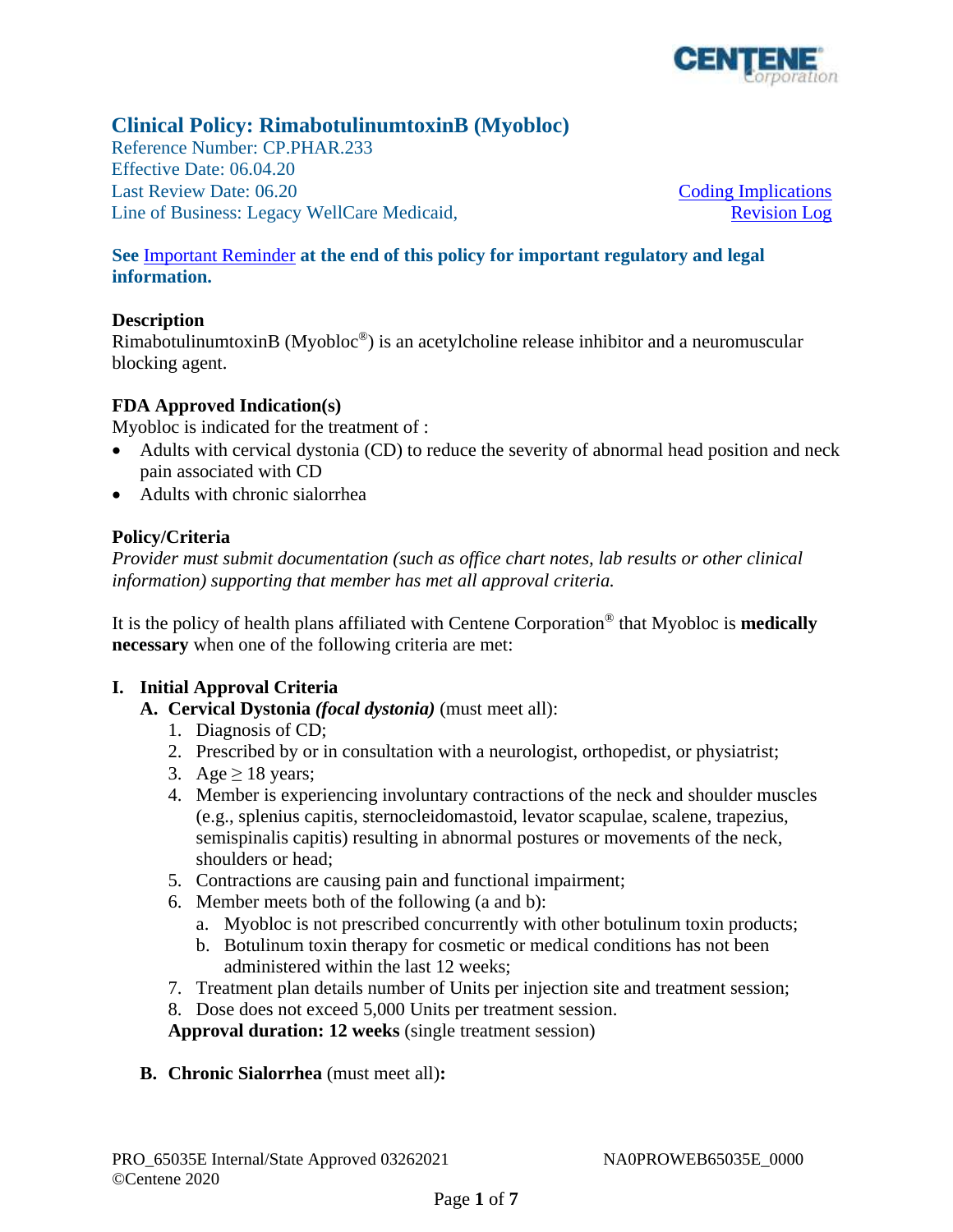

- 1. Diagnosis of chronic sialorrhea for at least the last three months due to one of the following (a or b):
	- a. Underlying neurologic disorder (e.g., Parkinson disease, atypical parkinsonism, stroke, traumatic brain injury, cerebral palsy, amyotrophic lateral sclerosis);
	- b. Craniofacial abnormality (e.g., Goldenhar syndrome);
- 2. Prescribed by or in consultation with a neurologist or physiatrist;
- 3. Age  $\geq$  18 years;
- 4. Failure of at least one anticholinergic drug (*see Appendix B*), unless clinically significant adverse effects are experienced or all are contraindicated;
- 5. Member meets both of the following (a and b):
	- a. Myobloc is not prescribed concurrently with other botulinum toxin products;
	- b. Botulinum toxin therapy for cosmetic or medical conditions has not been administered within the last 12 weeks;
- 6. Treatment plan details number of Units per injection site and treatment session;
- 7. Dose does not exceed 1,500 Units per parotid gland, 250 Units per submandibular gland, 3,500 units per treatment session.

**Approval duration:12 weeks** (single treatment session)

## **C. Other diagnoses/indications**

1. Refer to the off-label use policy for the relevant line of business if diagnosis is NOT specifically listed under section III (Diagnoses/Indications for which coverage is NOT authorized): CP.CPA.09 for commercial and CP.PMN.53 for Medicaid and HIM-Medical Benefit.

## **II. Continued Approval**

- **A. Cervical Dystonia** (must meet all)**:** 
	- 1. Currently receiving medication via Centene/Wellcare benefit or member has previously met initial approval criteria;
	- 2. Member is responding positively to therapy;
	- 3. Member meets both of the following (a and b):
		- a. Myobloc is not prescribed concurrently with other botulinum toxin products;
		- b. Botulinum toxin therapy for cosmetic or medical conditions has not been administered within the last 12 weeks;
	- 4. Treatment plan details number of Units per injection site and treatment session;
	- 5. If request is for a dose increase, new dose does not exceed 10,000 Units per treatment session.

**Approval duration: 12 weeks** (single treatment session)

- **B. Chronic Sialorrhea** (must meet all)**:** 
	- 1. Currently receiving medication via Centene/Wellcare benefit or member has previously met initial approval criteria;
	- 2. Member is responding positively to therapy;
	- 3. Member meets both of the following (a and b):
		- a. Myobloc is not prescribed concurrently with other botulinum toxin products;
		- b. Botulinum toxin therapy for cosmetic or medical conditions has not been administered within the last 12 weeks;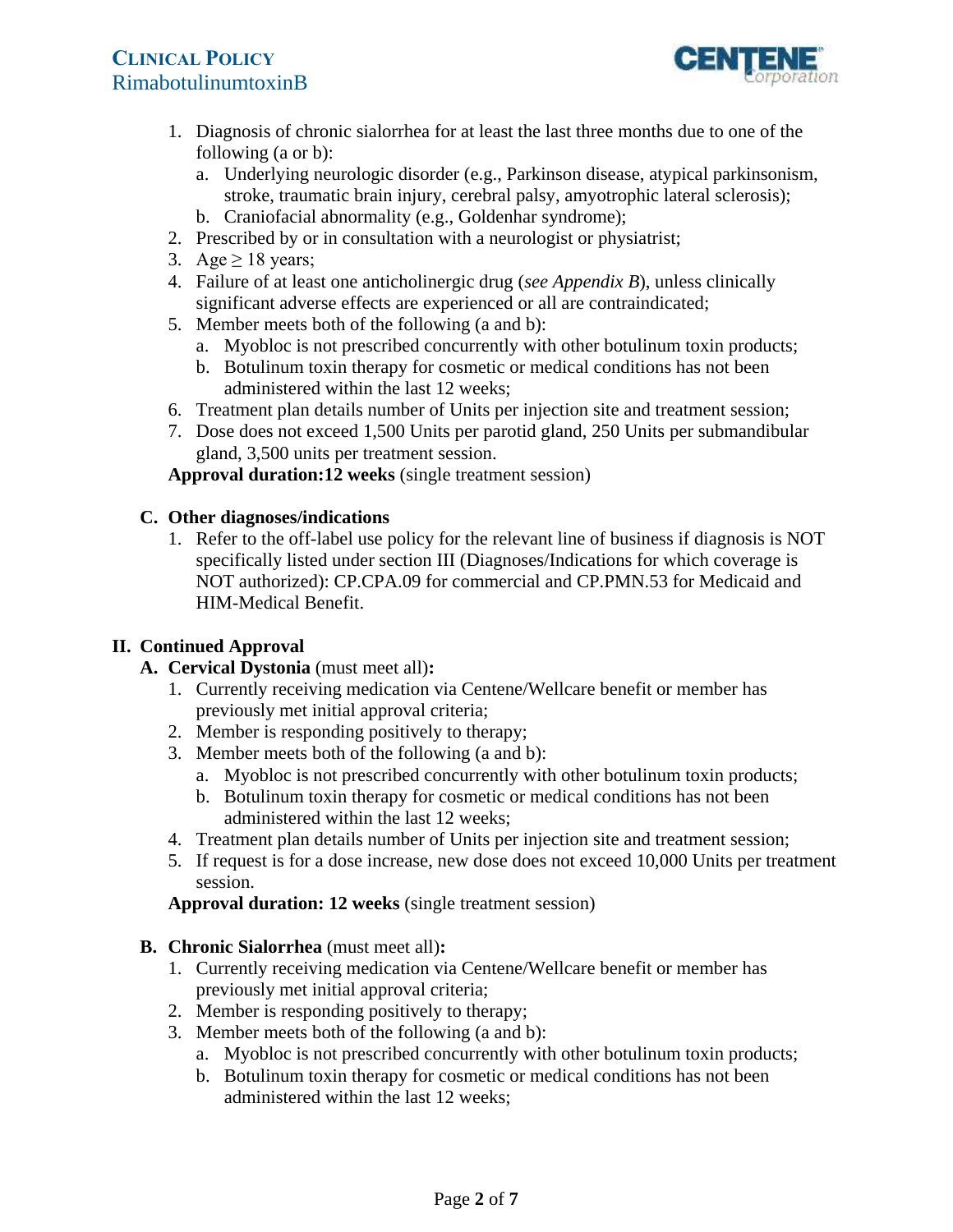

- 4. Treatment plan details number of Units per injection site and treatment session;
- 5. If request is for a dose increase, dose does not exceed 1,500 Units per parotid gland, 250 Units per submandibular gland, 3,500 Units per treatment session.
- **Approval duration: 12 weeks** (single treatment session)

## **C. Other diagnoses/indications** (1 or 2)**:**

 1. Currently receiving medication via Centene/Wellcare benefit and documentation supports positive response to therapy;

**Approval duration: 12 weeks (single treatment session);** or

 2. Refer to the off-label use policy for the relevant line of business if diagnosis is NOT specifically listed under section III (Diagnoses/Indications for which coverage is NOT authorized): CP.CPA.09 for commercial and CP.PMN.53 for Medicaid and HIM-Medical Benefit.

## **III.Diagnoses/Indications for which coverage is NOT authorized:**

- **A.** Non-FDA approved indications, which are not addressed in this policy, unless there is sufficient documentation of efficacy and safety according to the off label use policies – CP.CPA.09 for commercial and CP.PMN.53 for Medicaid and HIM-Medical Benefit, or evidence of coverage documents;
- **B.** Cosmetic treatment of hyperfunctional wrinkles of the upper face including glabellar frown lines, deep forehead wrinkles and periorbital wrinkles (crow's feet);
- **C.** For Ambetter, hyperhidrosis is a benefit exclusion categorized as a cosmetic service;
- **D.** Same-visit treatment of multiple indications.

## **IV. Appendices/General Information**

*Appendix A: Abbreviation/Acronym Key*  CD: cervical dystonia FDA: Food and Drug Administration

#### *Appendix B: Therapeutic Alternatives*

*This table provides a listing of preferred alternative therapy recommended in the approval criteria. The drugs listed here may not be a formulary agent for all relevant lines of business and may require prior authorization.* 

| Drug Name                            | <b>Dosing Regimen</b> | Dose Limit/<br><b>Maximum Dose</b> |
|--------------------------------------|-----------------------|------------------------------------|
| glycopyrrolate (Glycate®)            | 1 mg PO TID           | $6 \frac{\text{mg}}{\text{day}}$   |
| benztropine (Cogentin <sup>®</sup> ) | 1 mg PO QD-BID        | $3.8 \text{ mg/day}$               |

*Therapeutic alternatives are listed as Brand name® (generic) when the drug is available by brand name only and generic (Brand name®) when the drug is available by both brand and generic.* 

#### *Appendix C: Contraindications and Boxed Warnings*

- Contraindication(s):
	- $\circ$  Hypersensitivity to any botulinum toxin preparation or to any of the components in the formulation
	- o Infection at the proposed injection site
- Boxed warning(s): distant spread of toxin effect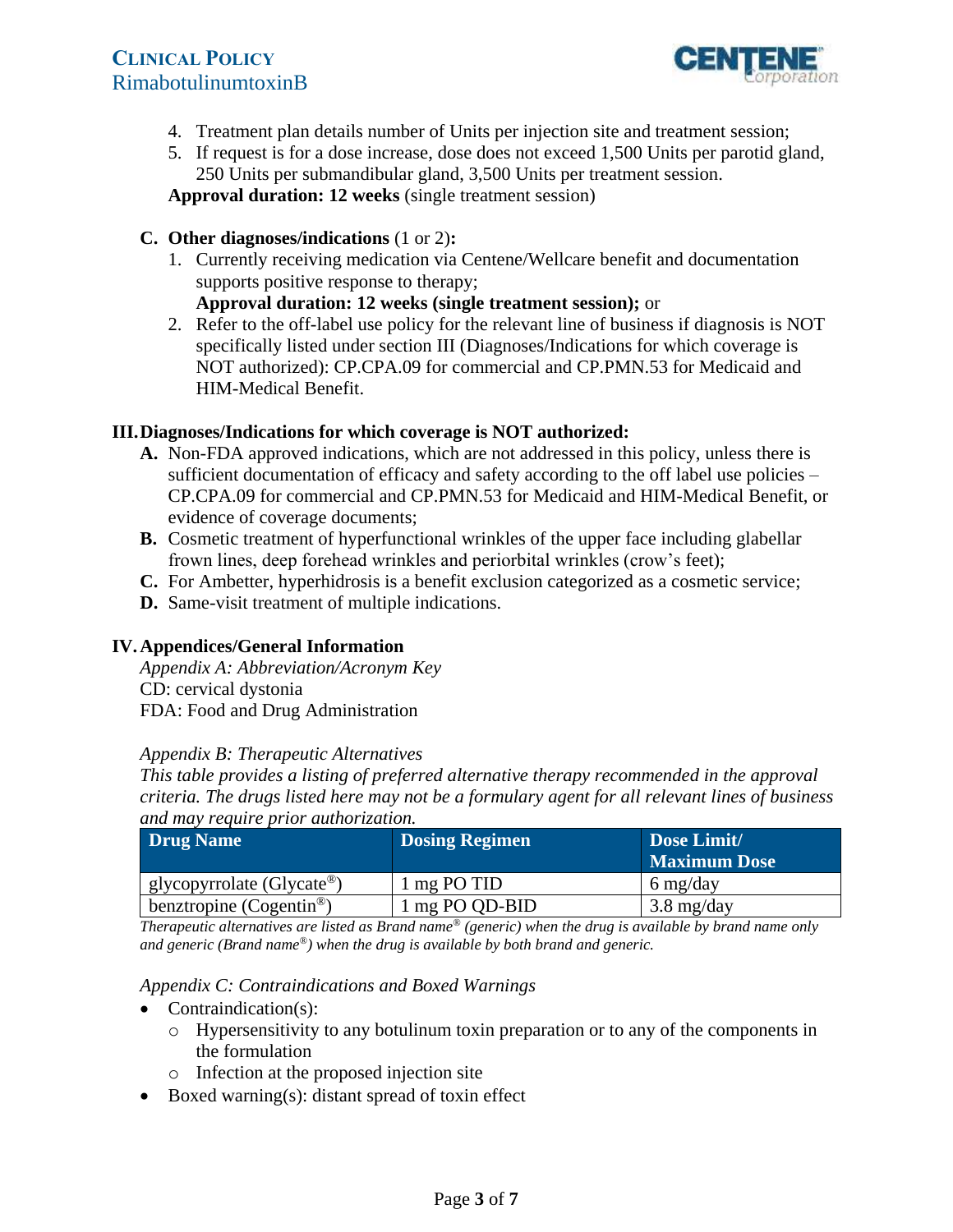

## <span id="page-3-0"></span>*Appendix D: Botulinum Toxin Product Interchangeability*

 Potency Units of Myobloc are not interchangeable with other botulinum toxin product preparations (e.g., Dysport®, Botox®, Xeomin®).

### **V. Dosage and Administration**

| Indication | <b>Dosing Regimen</b>                                | <b>Maximum Dose</b> |
|------------|------------------------------------------------------|---------------------|
| CD         | Divided among affected muscles every 12 weeks:       | 10,000 Units/12     |
|            | Initial dose: Up to 5,000 Units IM                   | weeks               |
|            | • Subsequent dose: Up to 10,000 Units IM             |                     |
| Chronic    | Up to 1,500 Units IM per parotid gland, 250 Units IM | 3,500 Units/12      |
| sialorrhea | per submandibular gland, and 3,500 Units IM per      | weeks               |
|            | treatment session every 12 weeks.                    |                     |

## **VI. Product Availability**

Vial: 2,500 Units/0.5 mL, 5,000 Units/1 mL, 10,000 Units/2 mL

## **VII. References**

- 1. Myobloc Prescribing Information. Louisville, KY: Solstice Neurosciences, Inc.; August 2019. Available at [https://myobloc.com/files/MYOBLOC\\_PI.pdf.](https://myobloc.com/files/MYOBLOC_PI.pdf) Accessed February 12, 2020.
- 2. OnabotulinumtoxinA. In: Micromedex. Ann Arbor, MI: Truven Health Analytics; 2020. Available from: [www.micromedexsolutions.com.](http://www.micromedexsolutions.com) Accessed February 17, 2020.

## *Dystonia*

- 3. Simpson DM, Hallett M, Ashman EJ et al. Practice guideline update summary: botulinum neurotoxin for the treatment of blepharospasm, cervical dystonia, adult spasticity, and headache: Report of the Guideline Development Subcommittee of the American Academy of Neurology. Neurology*.* 2016; 86(19): 1818-1826.
- 4. Albanese A, Bhatia K, Bressman SB, et al. Phenomenology and classification of dystonia: a consensus update. Mov Disord. June 15, 2013; 28(7): 863-873. doi:10.1002/mds.25475. *Sialorrhea*
- 5. Seppi K, Chahine L, Chaudhuri R et al. International Parkinson and Movement Disorder Society evidence-based medicine review: Update on treatments for the non-motor symptoms of Parkinson's Disease. 2018. Available at [https://www.movementdisorders.org/MDS](https://www.movementdisorders.org/MDSFiles1/Resources/PDFs/EBM-NMS-Final-Paper-August-2018.pdf) [Files1/Resources/PDFs/EBM-NMS-Final-Paper-August-2018.pdf.](https://www.movementdisorders.org/MDSFiles1/Resources/PDFs/EBM-NMS-Final-Paper-August-2018.pdf)  1
- 6. Sridharan K, Sivaramakrishnan G. Pharmacological interventions for treating sialorrhea associated with neurological disorders: A mixed treatment network meta-analysis of randomized controlled trials. Journal of Clinical Neuroscience 51 (2018) 12–17.
- 7. Lakraj AA, Moghimi, Jabbari B. Sialorrhea: Anatomy, pathophysiology and treatment with emphasis on the role of botulinum toxins. Toxins 2013, 5, 1010-1031; doi:10.3390/toxins5051010.
- 8. Young CA, Johnson EC, et al. Treatment for sialorrhea (excessive saliva) in people with motor neuron disease/amyotrophic lateral sclerosis. Cochrane Database Syst Rev. 2011 May 11;(5):CD006981. doi: 10.1002/14651858.CD006981.pub2.

## **Coding Implications**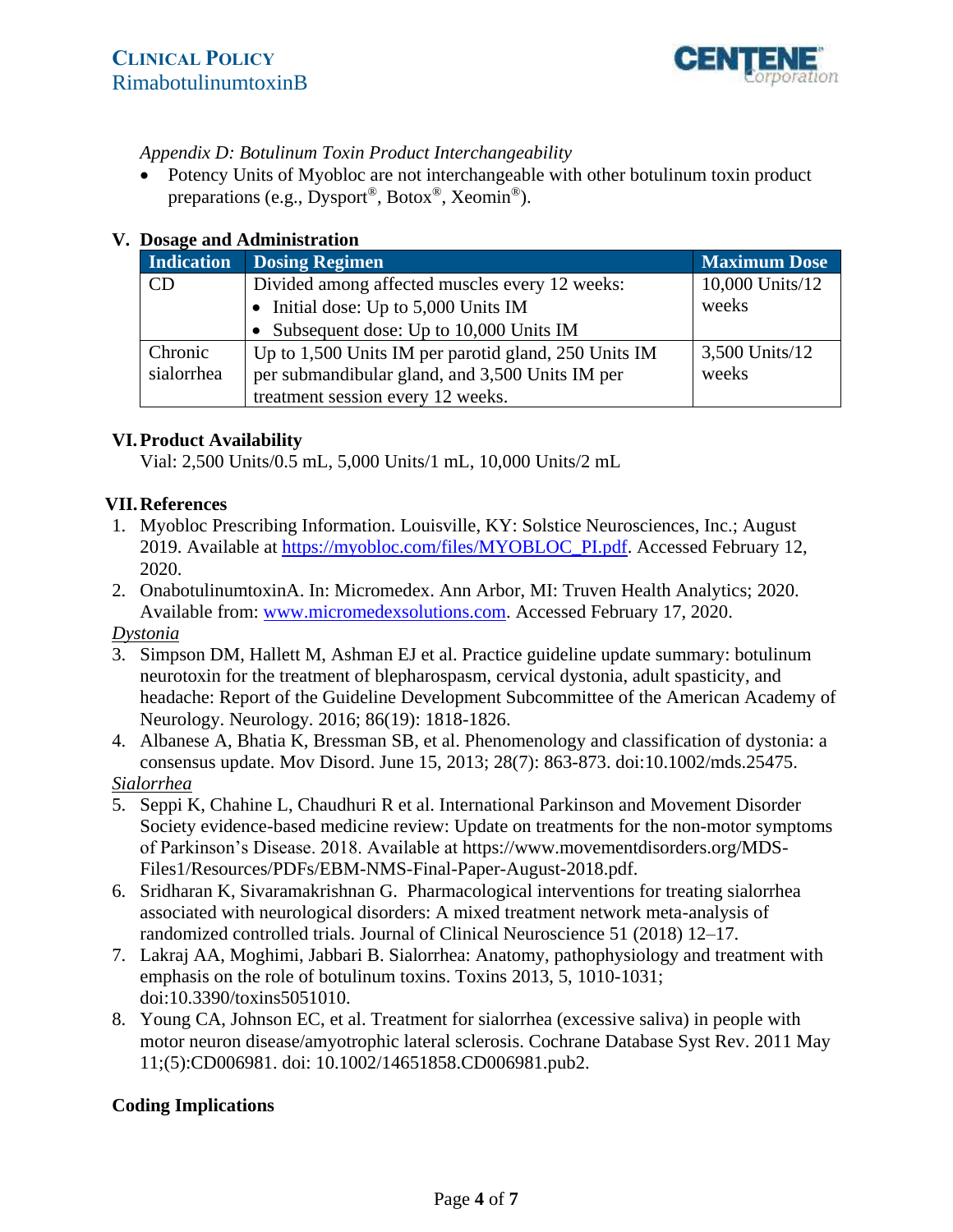

<span id="page-4-0"></span>Codes referenced in this clinical policy are for informational purposes only. Inclusion or exclusion of any codes does not guarantee coverage. Providers should reference the most up-todate sources of professional coding guidance prior to the submission of claims for reimbursement of covered services.

| <b>Codes</b> | <b>HCPCS</b> Description                    |
|--------------|---------------------------------------------|
| J0587        | Injection, rimabotulinum toxin B, 100 units |

| <b>Reviews, Revisions, and Approvals</b>                            | <b>Date</b> | P&T             |
|---------------------------------------------------------------------|-------------|-----------------|
|                                                                     |             | <b>Approval</b> |
|                                                                     |             | <b>Date</b>     |
| Policy split from CP.PHAR.09. Added max dosing per FDA              | 05.16       | 07.16           |
| labeling.                                                           |             |                 |
| Added prescriber requirement. Removed reauthorization criteria      |             |                 |
| requiring attestation of significant improvement in symptoms        |             |                 |
| and/or health-related quality of life.                              |             |                 |
| Added definition and requirement of pain and functional             | 06.17       | 07.17           |
| impairment to CD.                                                   |             |                 |
| Added examples of muscle groups and an informational footnote to    |             |                 |
| upper limb spasticity. Efficacy statement added under continuation  |             |                 |
| criteria. Safety information removed. Dystonia information is       |             |                 |
| added at Appendix B. "Non-cosmetic" parenthetical added to the      |             |                 |
| background FDA indication section; cosmetic coverage restriction    |             |                 |
| reworded under the "Other Diagnoses/Indications" section to         |             |                 |
| include notation of glabellar lines.                                |             |                 |
| 2Q 2018 annual review: added physical medicine and rehabilitation   | 04.24.18    | 05.18           |
| specialist for cervical dystonia; combined Medicaid and             |             |                 |
| Commercial lines of business; added HIM; Commercial: approval       |             |                 |
| durations changed from length of benefit to 6 months initial and 12 |             |                 |
| months continued approval; references reviewed and updated.         |             |                 |
| HIM removed as Myobloc does not require prior authorization for     | 05.29.18    |                 |
| this line of business                                               |             |                 |
| 2Q 2019 annual review: added HIM-Medical Benefit line of            | 02.05.19    | 05.19           |
| business; no significant changes; references reviewed and updated.  |             |                 |
| Criteria added for new FDA indication: chronic sialorrhea; added in | 10.08.19    | 02.20           |
| Section III that for Ambetter, hyperhidrosis is a benefit exclusion |             |                 |
| categorized as a cosmetic service; references reviewed and updated. |             |                 |
| 2Q 2020 annual review: rehabilitation specialist incorporated under | 03.02.20    | 05.20           |
| physiatrist; previous (last 12 weeks) or concurrent toxin product   |             |                 |
| use restriction added to all initial/continuation criteria; dosing  |             |                 |
| updated per package insert; same-visit treatment for multiple       |             |                 |
| indications is excluded (Section III); references reviewed and      |             |                 |
| updated.                                                            |             |                 |
| WellCare Medicaid P&T aligning with CNC on Myobloc criteria         | 05.14.20    | 06.20           |

### **Important Reminder**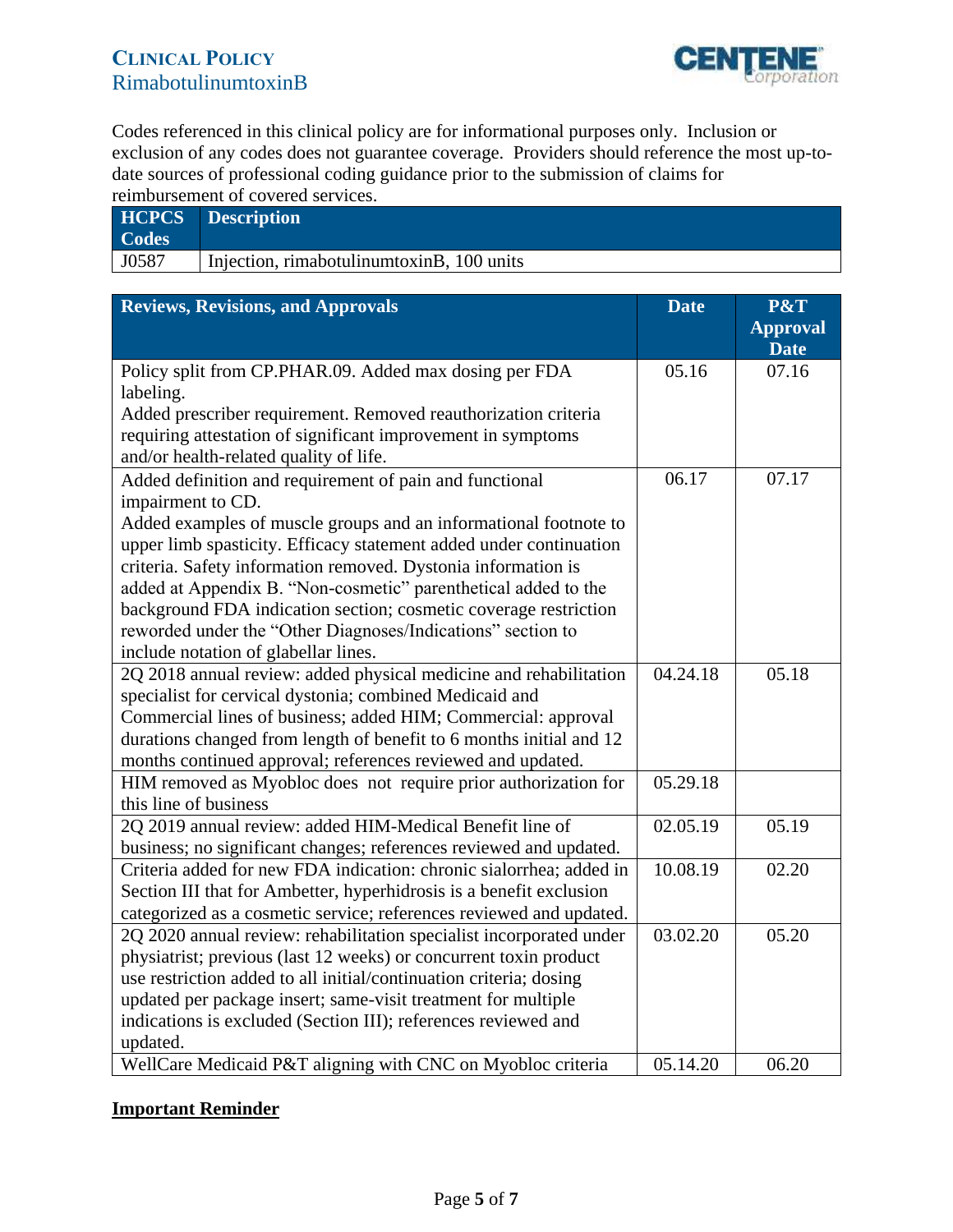

This clinical policy has been developed by appropriately experienced and licensed health care professionals based on a review and consideration of currently available generally accepted standards of medical practice; peer-reviewed medical literature; government agency/program approval status; evidence-based guidelines and positions of leading national health professional organizations; views of physicians practicing in relevant clinical areas affected by this clinical policy; and other available clinical information. The Health Plan makes no representations and accepts no liability with respect to the content of any external information used or relied upon in developing this clinical policy. This clinical policy is consistent with standards of medical practice current at the time that this clinical policy was approved. "Health Plan" means a health plan that has adopted this clinical policy and that is operated or administered, in whole or in part, by Centene Management Company, LLC, or any of such health plan's affiliates, as applicable.

The purpose of this clinical policy is to provide a guide to medical necessity, which is a component of the guidelines used to assist in making coverage decisions and administering benefits. It does not constitute a contract or guarantee regarding payment or results. Coverage decisions and the administration of benefits are subject to all terms, conditions, exclusions and limitations of the coverage documents (e.g., evidence of coverage, certificate of coverage, policy, contract of insurance, etc.), as well as to state and federal requirements and applicable Health Plan-level administrative policies and procedures.

This clinical policy is effective as of the date determined by the Health Plan. The date of posting may not be the effective date of this clinical policy. This clinical policy may be subject to applicable legal and regulatory requirements relating to provider notification. If there is a discrepancy between the effective date of this clinical policy and any applicable legal or regulatory requirement, the requirements of law and regulation shall govern. The Health Plan retains the right to change, amend or withdraw this clinical policy, and additional clinical policies may be developed and adopted as needed, at any time.

This clinical policy does not constitute medical advice, medical treatment or medical care. It is not intended to dictate to providers how to practice medicine. Providers are expected to exercise professional medical judgment in providing the most appropriate care, and are solely responsible for the medical advice and treatment of members. This clinical policy is not intended to recommend treatment for members. Members should consult with their treating physician in connection with diagnosis and treatment decisions.

Providers referred to in this clinical policy are independent contractors who exercise independent judgment and over whom the Health Plan has no control or right of control. Providers are not agents or employees of the Health Plan.

This clinical policy is the property of the Health Plan. Unauthorized copying, use, and distribution of this clinical policy or any information contained herein are strictly prohibited. Providers, members and their representatives are bound to the terms and conditions expressed herein through the terms of their contracts. Where no such contract exists, providers, members and their representatives agree to be bound by such terms and conditions by providing services to members and/or submitting claims for payment for such services.